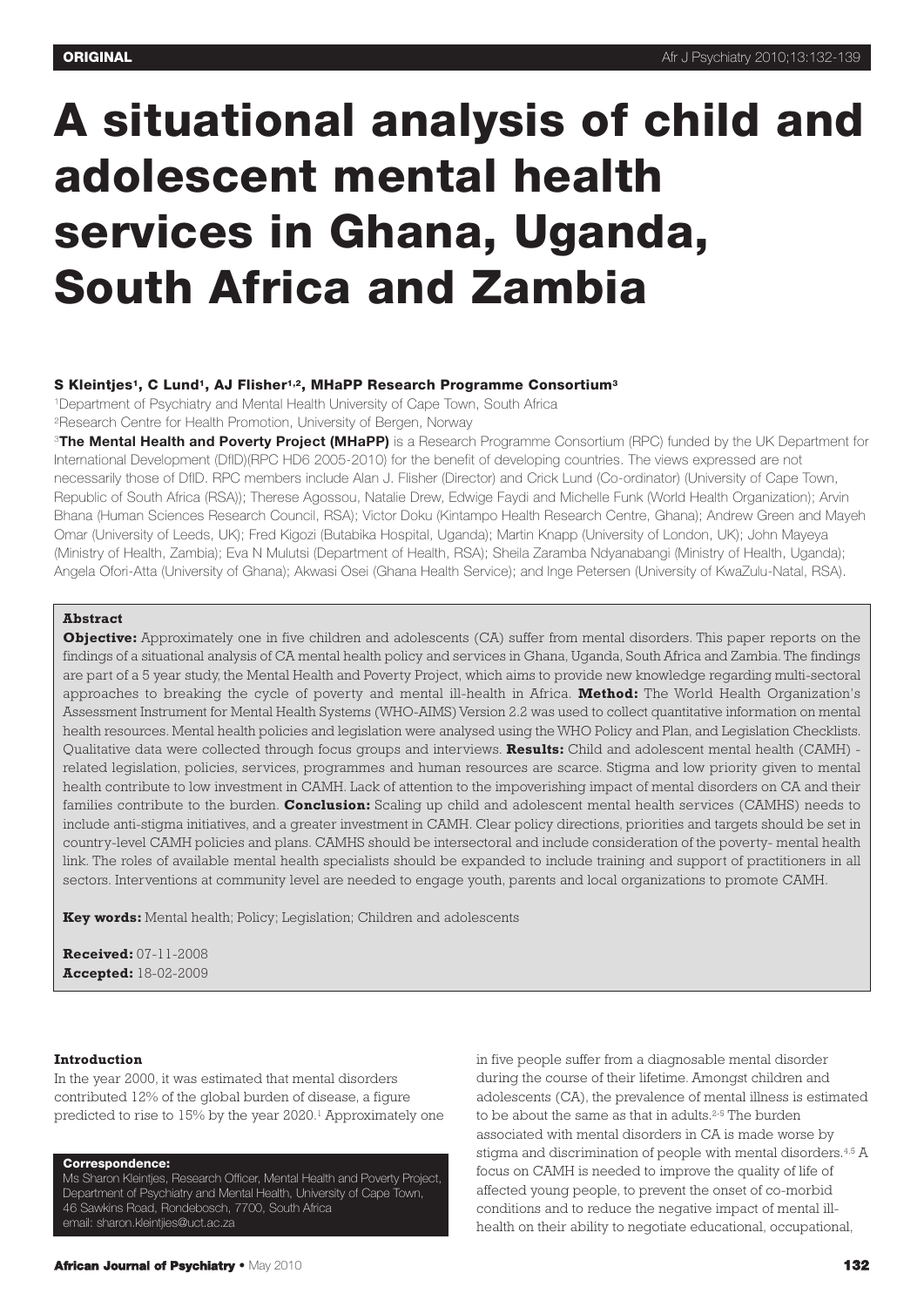social and interpersonal life tasks which accompany transition from childhood to adulthood. Approximately 75% of mental disorders in adulthood have their onset in youth, and persistent disorders in adulthood tend to be those with onset during the 12-24 year age group. <sup>5</sup> Promotion of mental wellbeing, strengthening of protective factors, reduction of preventable risk factors, early detection of disorders and provision of effective services for the treatment of mental disorders during childhood and adolescence should be a central concern on the public health agenda.

Despite evidence of the burden and impact of mental disorders, the prioritisation of policy and service development for mental health in general has remained low on the agendas of many governments. <sup>2</sup> Policies, plans and programmes for the promotion of mental health and reduction of the burden of mental disorders in CA has been given even less attention by policy-makers<sup>2,4</sup>, and well developed CAMHS have been noted to be scarce, especially in developing countries. <sup>4</sup> A survey of policies focusing on CAMH conducted in 2002 found that only 35 of the 191 WHO member states (18%) had identifiable CAMH policies, and that this number included only 7 African countries. <sup>6</sup> Similarly, of 15 countries of the 46 African WHO member states who responded to a survey of key informants working in child mental health settings, only a third had a national CAMH policy. <sup>7</sup> Further, countries with mental health policies and programmes may still not have allocated human and material resources for the CAMHS, with most CA treated in adult facilities. 5

The development of policies, plans and programmes for CAMH are key tools through which governments can articulate a commitment to the mental health and reduction of the impact of mental ill-health on its children and adolescents. This paper reports on the child and adolescent findings of a situational analysis to inform mental health policy development and implementation in Ghana, Uganda, South Africa and Zambia. It draws on the findings of the first phase of the "The Mental Health and Poverty Project (MHaPP): Mental health policy development and implementation in four African countries". <sup>8</sup> The first phase involved a situation analysis of mental health policy development and implementation in the four countries. 9-12 The MHaPP aims to provide new knowledge on multi-sectoral approaches to breaking the negative cycle of poverty and mental ill-health in the African context.

# **Methods**

The study used quantitative methods to assess current mental health resources for CAMH, and qualitative methods to understand issues impacting on the development and implementation of mental health policy, legislation and services for CA. Findings were triangulated where possible, using two or more sources of data or research methods.

## *Quantitative methods*

The World Health Organization Assessment Instrument for Mental Health Systems (WHO-AIMS) Version 2.2,2005 was used to collect information on available resources within the mental health systems of study countries. <sup>13</sup> Data on CAMHS are provided in domain 2 of the six interdependent domains:

• Domain 1 Policy and legislative framework

- Domain 2: Mental health services
- Domain 3: Mental health in primary care
- Domain 4: Human resources
- Domain 5: Public education and links with other sectors
- Domain 6: Monitoring and research

The WHO Mental Health Policy and Plan Checklist, 2005 was completed for the most recent mental health policy in each country. This included the 1994 Mental Health Policy in Ghana; the draft 2000 Mental Health Policy in Uganda; the 1997 National Mental Health Policy Guidelines for South Africa; and the 2005 National Mental Health Policy in Zambia. 14-18 The checklist assesses whether child expertise was involved in the drafting of policy and consideration given to CAMH priorities in policy content.

The WHO Mental Health Legislation Checklist, 2007 was used to review the most recent mental health legislation in each country. This included the 2006 draft Mental Health Bill in Ghana; the 1964 Mental Health Treatment Act in Uganda; the 2002 Mental Health Care Act in South Africa; and the Mental Health Disorders Act of 1951 in Zambia. 19-23 The checklist recommends inclusion of six provisions for protection of minors receiving mental health care, namely:

- Limitation of involuntary placement of minors in mental health facilities,
- Provision of separate living area from adults in mental health facilities,
- Age appropriate environment and developmentally appropriate services,
- Adult representation in all matters affecting the minor,
- Consideration of opinions of minors in all issues affecting them, depending on their age and maturity, and
- Banning of all irreversible treatments on children.

#### *Qualitative methods*

Semi-structured interviews (SSIs) and focus group discussions (FGDs) were conducted with purposefully selected respondents to understand issues impacting on the development and implementation of mental health policy and legislation. At national and regional level respondents included politicians, public sector policy makers and planners (from the Departments of Health, Education, Social Development, Housing, Labour, Justice and Constitutional Development, South African Police Services and Correctional Services), nongovernmental (NGO) programme managers, mental health care users, religious leaders development agencies, professional associations and unions, university and research institutions. At district level, service providers from these sectors were interviewed. Table I indicates the number of SSIs and FGDs conducted in each country. The interview schedule included questions about appropriateness of legislative, policy and service provisions for the prevention, care, treatment and rehabilitation of mental and behavioural problems in children and adolescents.

| Table I: Number of interviews and focus groups per country |           |              |           |         |  |  |  |  |
|------------------------------------------------------------|-----------|--------------|-----------|---------|--|--|--|--|
|                                                            | Ghana     | South Africa | Uganda    | Zambia  |  |  |  |  |
| <b>SSIs</b><br>⊢( ) ) )                                    | 108<br>14 | 99<br>12     | -62<br>13 | 48<br>9 |  |  |  |  |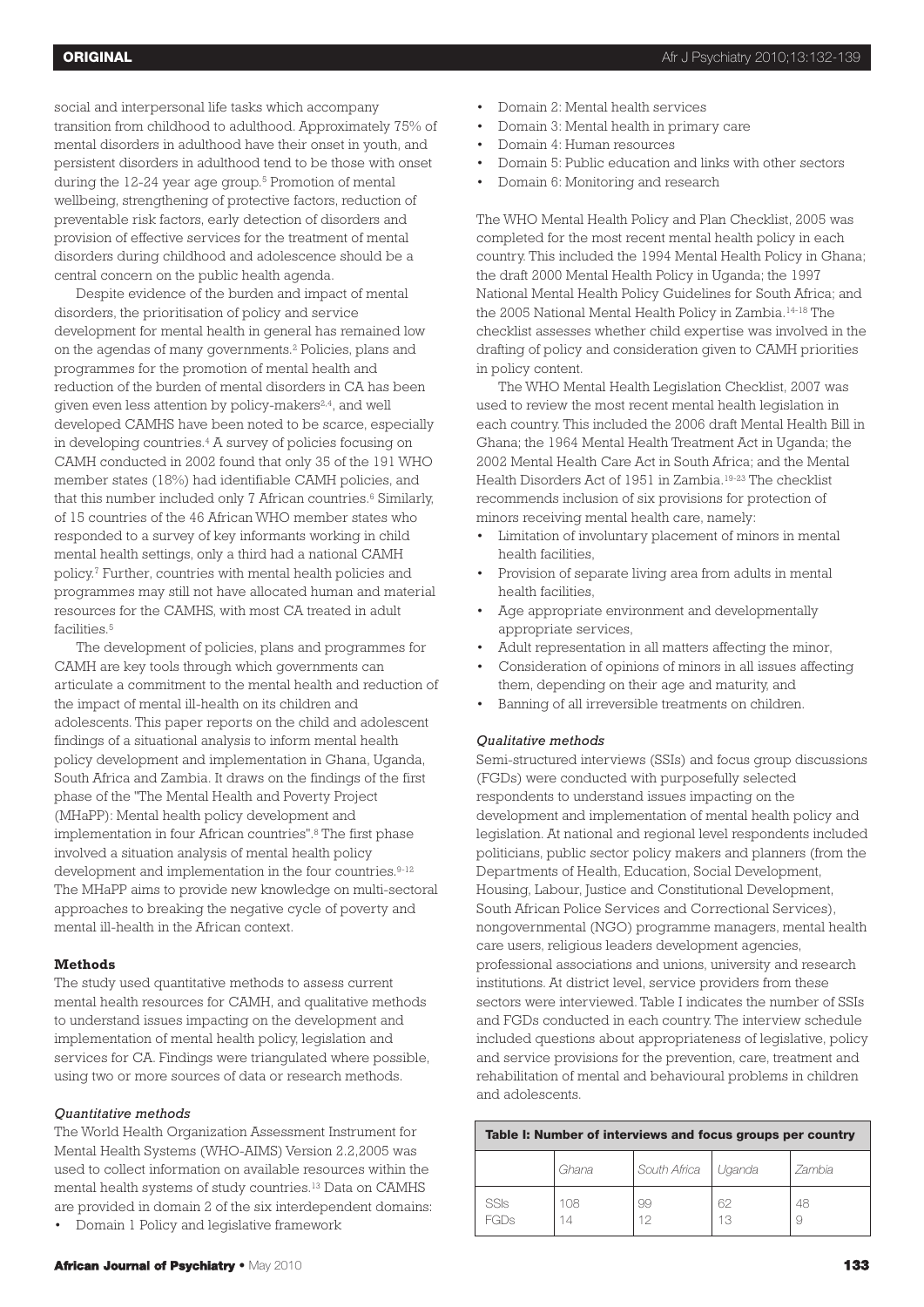Informed consent was obtained from all participants. Confidentiality of transcripts was assured by replacing participants' names with an interview code, and removing identifying material from interviews. A framework analysis approach was used to develop a generic coding frame (themes and sub-themes) for analysis of the transcripts. <sup>24</sup> The generic coding frame was modified at country level to reflect country specific mental health related themes. NVivo 7 qualitative data analysis software was used to multi-code transcripts on the basis of these themes, with additional themes added to the coding framework as determined by the data. Children and adolescents were included as a subcategory for each set of themes in the coding frame, and included coding items for contextual issues, policy content, and development and implementation issues for CAMH.

Permission to conduct the study was obtained from the relevant academic and departmental research ethics bodies within each country. 9-12

#### **Results**

The current status of and contextual influences on policy, legislation and services for CAMH in the study countries, are presented below.

# *1.The policy and legislative framework for CAMH*

National Mental Health Policy: The four countries all have a national mental health policy (Table II). The degree to which child and adolescent mental health was considered in these policies varied. With respect to the consultation process for the development of these policies, Uganda, Zambia and Ghana's policies were developed without a thorough needs assessment or extensive stakeholder consultation. While South Africa's policy was based on both an assessment of need and extensive consultation, child and adolescent experts were not specifically targeted during this consultation. In terms of policy content, however, the mental health needs of children and adolescents were specifically mentioned only in the mental health policies of South Africa (1997) and Uganda (draft, 2000). South Africa's mental health policy guidelines provides for the development of age-specific services for mental disorders, substance abuse and the sequela of trauma and violence, and highlights prevention programmes as the key strategy for this group. Interventions recommended include programmes for improving the quality of care given by caregivers, preventing delays in

emotional and intellectual development, life skills education in schools, and the prevention of fetal alcohol syndrome. The policy further recommends state funded tenders to support appropriate child and adolescent mental health research. This policy guideline was developed as an overarching framework, with the intention of drafting more detailed policies for priority area. Stand alone national child and adolescent mental health policy guidelines have therefore also been developed. <sup>25</sup> (South Africa is included in the 2002 audit by Shatkin and Belfer (2004), but the document referred to in that article is the National Policy Guidelines for Mental Health (1997), not the stand alone policy published the year after the audit.)

This policy is closely aligned with the health promotionfocused directions and strategies embedded in the country's general child and youth health policy guidelines. <sup>26</sup> It recommends key settings for intervention (the home, family, community, schools and health facilities), and key strategies (a safe and supportive environment, information, skills-building, counseling and access to appropriate health services).

In Uganda, the draft mental health policy, 2000 proposes the development of a comprehensive child and adolescent mental health policy, a process which has not yet begun. The most recent recommendation in this respect is that child and adolescent mental health should be included as a focus area in a new national mental health policy.

National Mental Health Plans: Uganda has included mental health in its Health Sector Strategic Plan II, 2005, and South Africa has prioritized the implementation of the Mental Health Care Act in its Strategic Plan 2004-2009. 27-28 Other than provision in the Ugandan Plan for psychological rehabilitation for children living in conflict and post-conflict situations, there are no specific provisions for CAMH, with children and adolescents considered as a target group for priority attention across all programmes. None of the countries had a recent stand alone national mental health plan to support the implementation of current mental health policies, and any provisions for children and adolescents in these policies. In South Africa, supportive provincial implementation plans recommended as a next step for the stand alone CA policy have not yet been drafted, and two barriers to provincial level planning for the provisions of the policy were identified. Firstly, the lack of formal acceptance of the overarching South African mental health policy guidelines:

| Table II: Policy and Legislative Framework for CAMH                                                  |                    |                    |                                          |                    |  |  |  |
|------------------------------------------------------------------------------------------------------|--------------------|--------------------|------------------------------------------|--------------------|--|--|--|
|                                                                                                      | Ghana              | South Africa       | Uganda                                   | Zambia             |  |  |  |
| Mental Health Policy                                                                                 | 1994               | 1997 (draft, 2006) | (draft, 2000)                            | 2005               |  |  |  |
| National MH Plan                                                                                     | 1976               | NO.                | In Health Sector Strategic<br>Plan, 2005 | <b>NO</b>          |  |  |  |
| National CAMH Policy                                                                                 | NO.                | 2002               | NO.                                      | NO.                |  |  |  |
| MH legislation                                                                                       | 1972 (draft, 2006) | 2002               | 1964                                     | 1951 (draft, 2006) |  |  |  |
| Provides for protection of minors <sup>1</sup>                                                       | 1/6                | 1/6                | NO.                                      | NO.                |  |  |  |
| 1 Refers to the 6 provisions for protection of the rights of minors in the WHO Legislation Checklist |                    |                    |                                          |                    |  |  |  |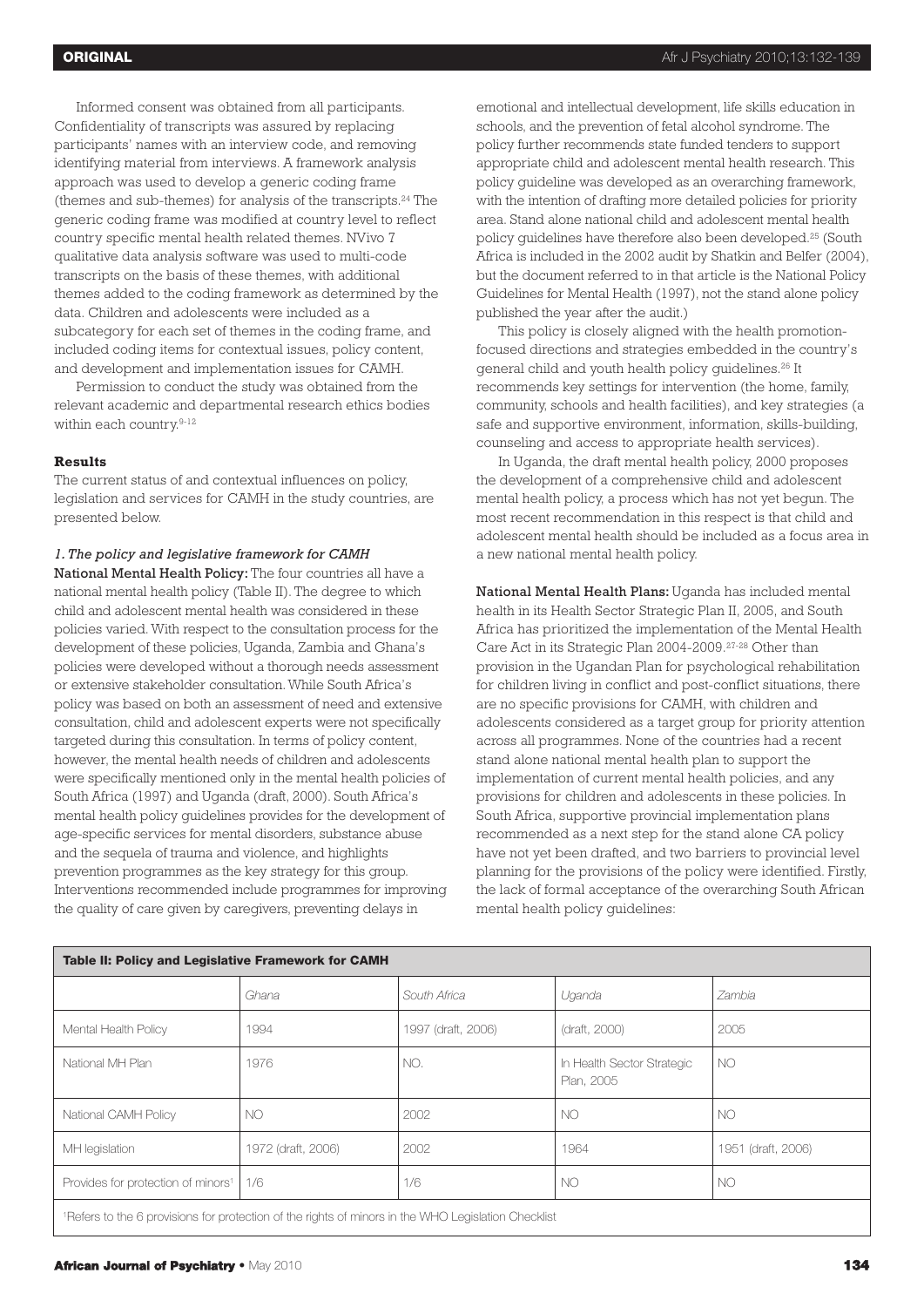*R I think a national policy should be in place and then…policies that are specific will follow(…) we do not even have the services that are necessary for severe mental health disorders, overnight and then you find we are having a child and adolescent mental health unit elsewhere. I: So another constraint to developing an implementation plan for child and adolescent is because the bigger picture is not well articulated and accepted as a national policy? R Yes* (Respondent 43, provincial mental health programme manage, South Africa)

Secondly, the lack of capacity at provincial level to develop these plans was highlighted by respondents:

> *R it's very broad to say, provinces, see how you can translate it into a, you know. meaningful policy, and for it to translate into services and service delivery. I would say, much as provinces should be doing, you know, independently doing certain things – at this point in time, provinces actually…some of the provinces need a lot of direction. And they would need a lot of detail.* (Provincial mental health programme manager, South Africa)

Legislation: As reflected in Table II, with the exception of South Africa which adopted the Mental Health Care Act, no 17 of 2002 in 2004, mental health legislation in the remaining three study countries are not in line with contemporary issues in mental health care. <sup>22</sup> Draft legislation is in process in two of

the countries at the present time: In Ghana, the 1972 Mental Health Degree is to be replaced by the draft Mental Health Bill, 2006; in Zambia, the Mental Health Disorders Act of 1951 will be replaced by the Mental Health Services Bill, 2006. 29-30 In Uganda, a key recommendation of the situational analysis is the revision of the outdated Mental Health Treatment Act of 1964. Child and adolescent mental health issues are not included in existing outdated legislation in the four study countries, and current draft or newly adopted legislation either address none or few of the six provisions recommended for the protection of minors by the WHO legislation checklist: Zambia and Uganda provide no recommendations, Ghana provides recommendations for separate facilities from adults, and South Africa provides recommendations for age appropriate services.

# *2. Service provision for child and adolescent mental health*

Table III summarises the WHO AIMS data on the limited availability of current services for child and adolescent mental health in each of the study countries. The proportion of available inpatient beds for CAMH care in general and psychiatric hospitals was low in all countries. There were no residential services for CA with mental disorders in the study countries, and no specialist day and outpatient health facility services for CA in Uganda, Ghana and Zambia. Specialist day and outpatient services in South Africa are provided by the few tertiary level CAMH inpatient units located in metropolitan regions of the country. There were few psychiatrists working in the public health sector, and only South Africa reported psychiatrists specialising in child and adolescent mental health, although the numbers available are unknown. Similarly only South Africa reported mental health professionals

| <b>Table III: Services for CAMH</b>                                                        |                                                                                                                                                                                                 |                |                             |                      |                  |  |  |  |
|--------------------------------------------------------------------------------------------|-------------------------------------------------------------------------------------------------------------------------------------------------------------------------------------------------|----------------|-----------------------------|----------------------|------------------|--|--|--|
| Service Type                                                                               | Examples of Services <sup>1</sup>                                                                                                                                                               | Ghana          | South Africa                | Uganda               | <i>Zambia</i>    |  |  |  |
| No of all outpatient facilities<br>-Percentage for CA only                                 | Community mental health centres; mental health outpatient<br>departments in general hospitals; specialized NGO clinics<br>providing mental health outpatient care.                              | 70<br>0        | 3460<br>1.4                 | 28<br>0              | 10               |  |  |  |
| Gen hosp psych. Inpat. units<br>-Beds per 100 000 population<br>-Percentage of beds for CA | Short-term management of acute problems in children and<br>adolescents within a general hospital.                                                                                               | 5<br>0.33      | 41<br>2.8<br>3.8            | 27<br>1.4<br>15      | $\left( \right)$ |  |  |  |
| No of mental hospitals<br>-Beds per 100000 population<br>-Percentage of beds for CA        | Specialized hospital-based inpatient care and long-stay<br>residential services for children and adolescents with<br>mental disorders.                                                          | 3<br>7.04<br>4 | 23<br>18                    | 1.83<br>0            | 1.75<br>11       |  |  |  |
| No of day treatment facilities<br>-Percentage for CA only                                  | Day centres; day care centres; club houses; drop-in centres   0<br>employment/rehabilitation workshops and social firms.                                                                        | ∩              | 81                          | Ω                    | ∩                |  |  |  |
| No of residential facilities<br>-Beds per 100 000<br>-Percentage for CA                    | Supervised housing; group homes with some residential or<br>visiting staff; hostels with day, day and night staff; or 24-hour   0<br>nursing staff; halfway houses and therapeutic communities. | $\bigcirc$     | 63<br>3.6<br><b>Unknown</b> | Ω<br>Ω<br>$\bigcirc$ | $^{( )}$<br>Ω    |  |  |  |
| Psychiatrists per 100000                                                                   | Psychiatrists, specialist CA psychiatrists                                                                                                                                                      | 0.05           | 0.28                        | 0.08                 | 0.02             |  |  |  |
| Mental health professionals in<br>schools                                                  | Educational and clinical psychologists, clinical social workers   0%                                                                                                                            |                | Unknown                     | O%                   | O%               |  |  |  |
| <sup>1</sup> WHO AIMS, 2005                                                                |                                                                                                                                                                                                 |                |                             |                      |                  |  |  |  |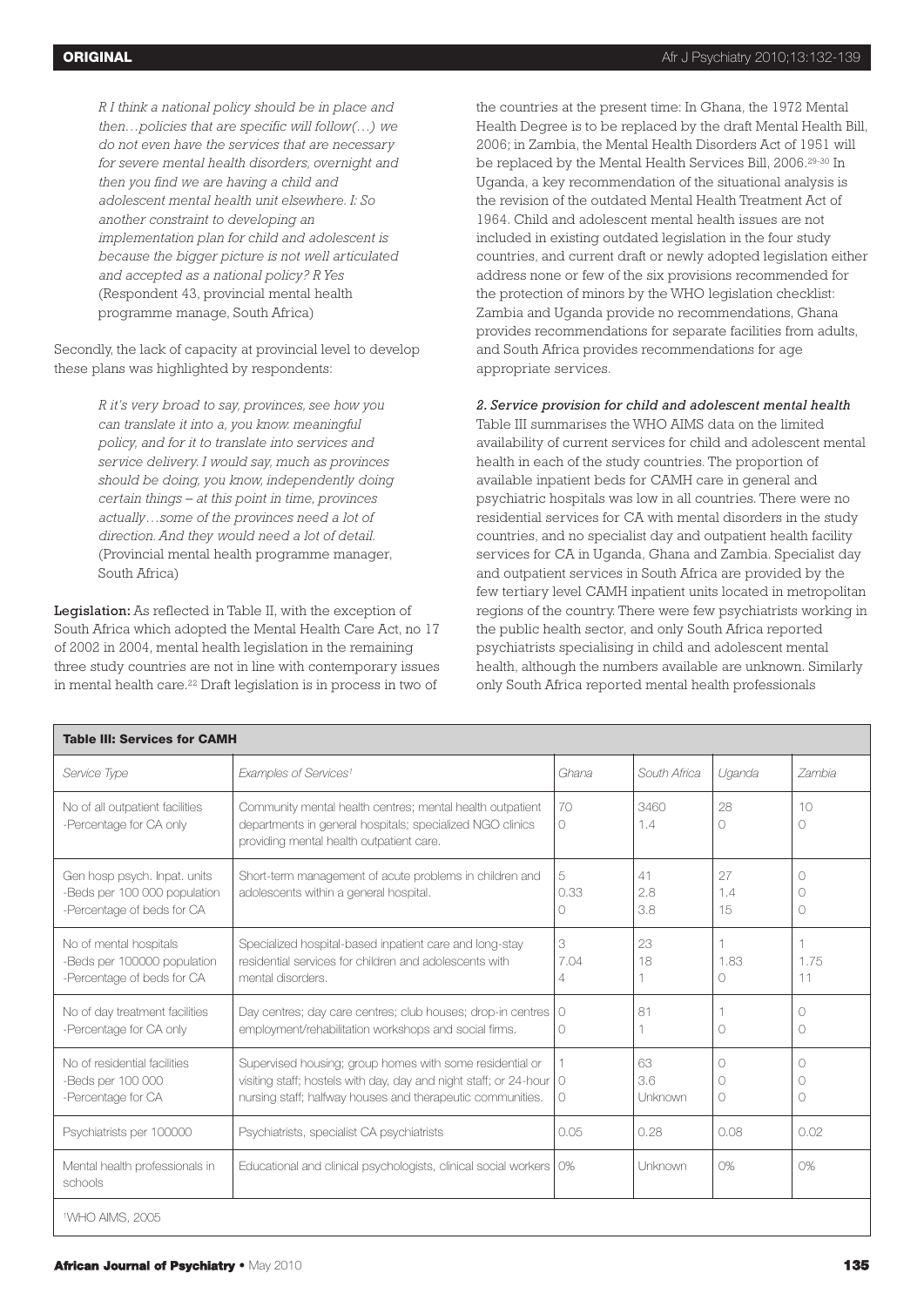working in schools, but again the number of these professionals was unknown. In the SSIs, lack of mental health human resources and training of generalist workers in identification, management or referral of CAMH problems were mentioned as constraints to service provision in all countries, in the health sector, social services and particularly in the education sector, where children and adolescents spend a significant part of their day.

> *They are supposed to update the knowledge of teachers so that, they are able to identify some of the symptoms of deviant behaviour, symptoms of abnormal behaviour in class (…). So the counseling unit actually is supposed to be updating our schools every year, if not every term, but they don't do it."* (Respondent 84.9, teacher, focus group discussion, district level, Ghana)

> *The issue of career guidance and counselling is an assignment given by the head teacher. In most cases, those assigned the responsibility are not trained. So, you find that they are just there…counsellors by title. They have little answers in terms of counselling and guidance"* (Senior education official 1, Uganda)

# *3. Factors influencing child and adolescent mental health developments*

Three themes emerged from cross country analysis of SSIs which provide insight regarding the low investment in mental health-and CAMH - compared to other priority public health programmes. These were:

- The impact of stigma,
- The low priority of mental health, and
- Lack of attention to the link between poverty and mental ill-health.

# *4. Stigma and mental health*

Across all countries stigma toward people with mental health problems was felt to contribute to active discrimination and the violation of the human rights of service users, whatever their age. Respondents suggested that this can have a significant influence on willingness to disclose and seek help, quality of health care received and access to family, community, school or work support for recovery. Stigma can be extended to the family members of the mentally ill persons, which may contribute to the family members ill treating, alienating or disowning the person with mental illness.

> *Because once you are labelled that you are mentally sick… people have negative attitudes towards you...Some parents deny their children, they think its bad omen"* (SSI, key informant user, Uganda)

Exposure to such discriminatory behaviours can begin very early in childhood and adolescence, from the family, within the school and the broader community:

*There are parents who come here with their adult children who are nowhere near acceptance of this terrible pain that they have to bear, they just are not at a point where they are able to see their child as someone with a disability and mourn the loss of the child they didn't have, and move on and turn their life into as positive a life as possible.* (Respondent 46, manager, mental health NGO, South Africa)

*[…]I don't think that our teachers are inclined enough to do a more fine grained analysis you know, of what the real needs of the child is, and they also tend to label a child, I think that people who have psychiatric problems are the worst labelled of all because people have no skills to deal with it and they would just shun such children and I think it's a huge big problem. And one's heart bleeds for children like that who get side-tracked because of that.* (Respondent 02, national policy maker, Department of Education, South Africa)

With respect to policy development and resource investment for mental health, misinformation and stigmatizing views amongst policy makers and programme managers can also stymie development and investment in mental health, and contribute to the low priority of CAMH on the public agenda

> *"Mental health! that is a bad disease I hate. I am not interested; I only sympathize with people who suffer from mental health"* (Politician 4, Uganda)

# *5.The low priority of mental health*

A common theme which emerged in the study countries was the low priority of mental health relative to other health programmes, which tend to receive higher priority and attract more funding. Respondents expressed concern about the limited human resources, inadequate budget, poorly resourced and congested hospitals, the inadequacy of psychotropic drugs, lack of community mental health services and lack of intersectoral collaboration to address unmet need.

> *Even when we go for health planning workshops mental health is not recognised as one of the top 10 priorities for health problems. How they forget I don't know.* (Respondent 2, district level, Zambia).

> *....there is no universal access to mental health services. …people are mentally ill walking on the streets that we have not be able to respond to their needs. I mean generally, access to services, we have a problem, knowledge about how to have good mental health is very limited in our society.* (Respondent 6, director of department, Ministry of Health, Ghana)

# *6.The link between poverty and mental ill-health*

Respondents across countries agreed that there is a link between poverty and mental health. Many respondents felt that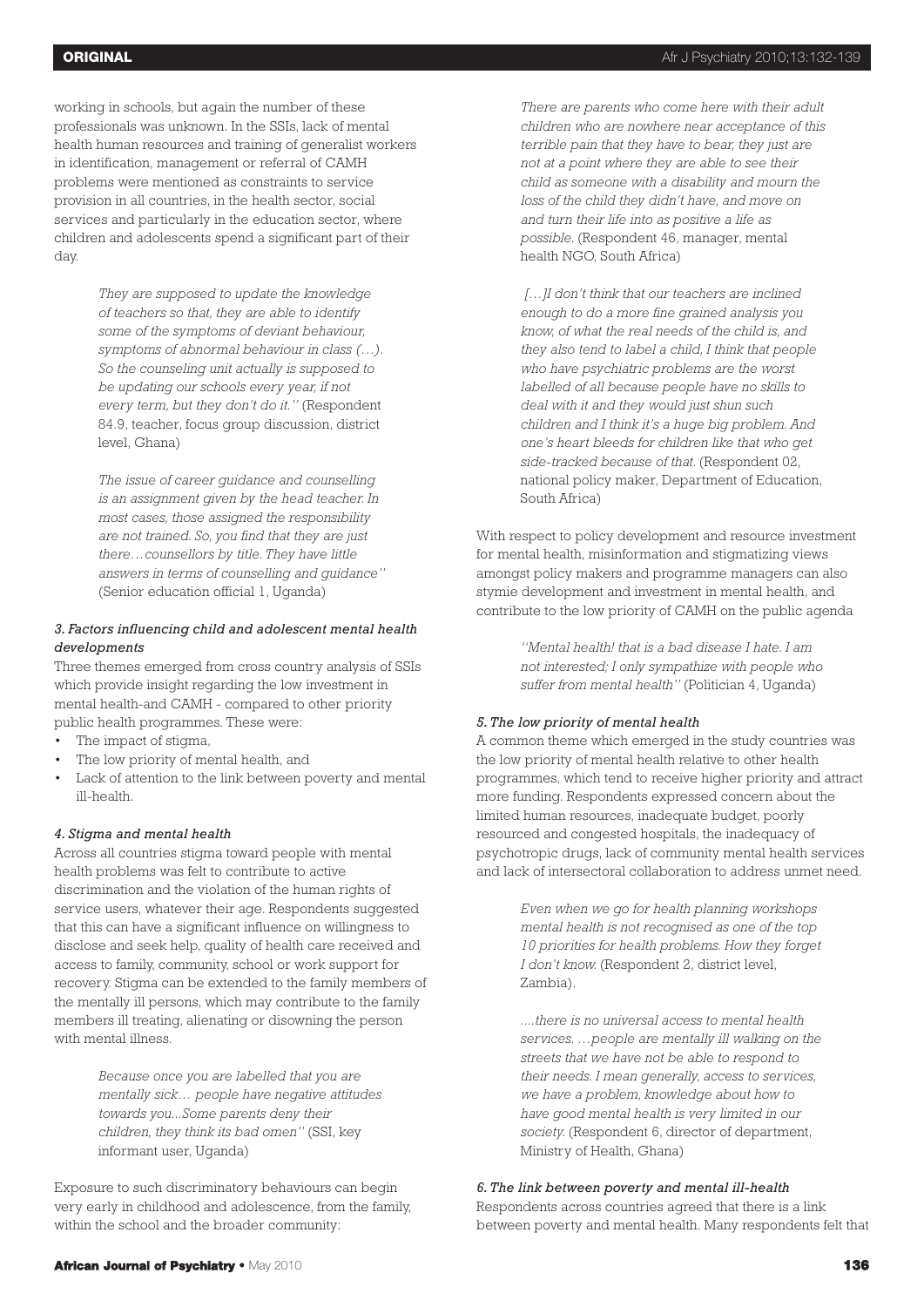poverty could contribute to the development of mental problem-related problems, including stress, depression and anxiety.

> *"You see even children want to have money in their pocket to feel part of the society. You know if you can't meet certain basic requirement, you are not able to pay your bill and look at the family properly…the brain is designed to take some amount of pressure if it exceeds it, it breaks it down and that will lead to mental problems. So a healthy brain depends on a healthy pocket."* (Respondent 84.6, teacher, FGD, district level, Ghana)

In turn, mental illness can have an impoverishing effect by resulting in loss of income through reduced ability to study and work, or loss of income due to care-giving. Respondents in Uganda, for example, noted that in addition to users being unproductive when hospitalized or on treatment; their carers also spend the time that would have been spent on productive work nursing these sick relatives. In the family context, loss of income, and the stress of financial difficulty can erode the mental wellbeing of the whole family. This theme was echoed in other countries, as well:

> *R: You must put bread on the table for your kids. When you go … somewhere needing employment, maybe you are given forms there to fill in with 'Have you ever had any mental illnesses?' and then once you say yes you have had- or the other 'have you ever attended a psychiatrist?'- say 'yes' you won't get that job because those people think that you are really mad so there's nothing better you can do... And then you don't have any money.You go to the government and ask for a grant or something…they say 'No you are fit enough.* (Respondent 55, mental health user and advocacy group member, South Africa).

Respondents felt that that CA with mental health problems have not been sufficiently targeted as beneficiaries of existing poverty reduction strategies in the study countries. Some respondents suggested that an active lobby for the economic empowerment of mental health service users and their families is needed to promote their inclusion as beneficiaries of national poverty reduction strategies.

> *"…Unless the leaders of this country start tackling real issues concerning the population; particularly poverty, we are going to see a continued increase in the numbers of people who will break down. There is the issue of drugs.Young people frustrated because they are not employed, and many of those employed but not having enough to maintain themselves are breaking down"* (SSI, Politician 2, Uganda)

#### **Discussion**

Results indicate that provision of mental health-related services for children and adolescents in the study countries is sparse at best. These findings are in keeping with the literature which identifies CAMHS as a largely neglected area within the mental health field. 4,5,31 Mental health legislation still needs to build in provisions for the protection of the rights of children and adolescents with mental health problems. <sup>19</sup> National mental health policies and plans are outdated or lacking and CAMH is poorly represented in these documents. <sup>6</sup> Where policies are in place, country plans and allocation of resources to support implementation is not sufficiently in place, with a scarcity of well developed child and adolescent mental health services in these countries, or at best, some services provided within existing adult services. <sup>5</sup> Resources will continue to be limited, and to effect positive changes in the availability of CAMHS to children and their families, policy makers and planners will need to be innovative to expand and optimally use available resources to improve child and adolescent mental health services. 31

As a first step, results support the need for revision and formal adoption of national mental health legislation, policies and plans in these countries. Legislation should protect the rights of children receiving mental health care, and these can be informed by the provisions set out in the WHO Legislation Checklist, 2007. <sup>19</sup> CAMH should be included as a priority concern within national mental health policies and plans, to contextualise CAMHS within the broader range of mental health priorities. Depending on country capacity, clear policy directions, priorities and targets should ideally be set in a stand alone child and adolescent mental health policy and plan. If included in the national mental health policy, a separate well articulated section should define the scope and targets of the envisaged CAMHS for the country. Clarity on country policy directions for CAMHS will provide an agreed upon basis for very necessary lobbying to raise the profile of CAMH as a key issue on policy makers and programme managers agendas within health and other sectors. Results suggest that lobbying strategies would need to include education to overcome misinformation and stigmatizing myths about mental health.

Secondly, due consideration should be given to the fact that the needs of children and adolescents span several sectors, including health, education, social development, justice, and sports and recreation. It is therefore essential to integrate CAMHS into general health services, and into child-focused programmes in other sectors which have a role to play in child and adolescent health and wellbeing. 4,31 Health, as the lead sector for mental health, should adopt an intersectoral approach to child and adolescent mental health. The principle of inter-sectoral collaboration should be adopted for policy and service development for children and adolescents, to ensure that optimal use is made of available resources across sectors. 11

An important cross- sectoral issue which has been neglected is the mental health-poverty link. The identification of people with disabilities as a vulnerable group to be fore-fronted in poverty alleviation initiatives is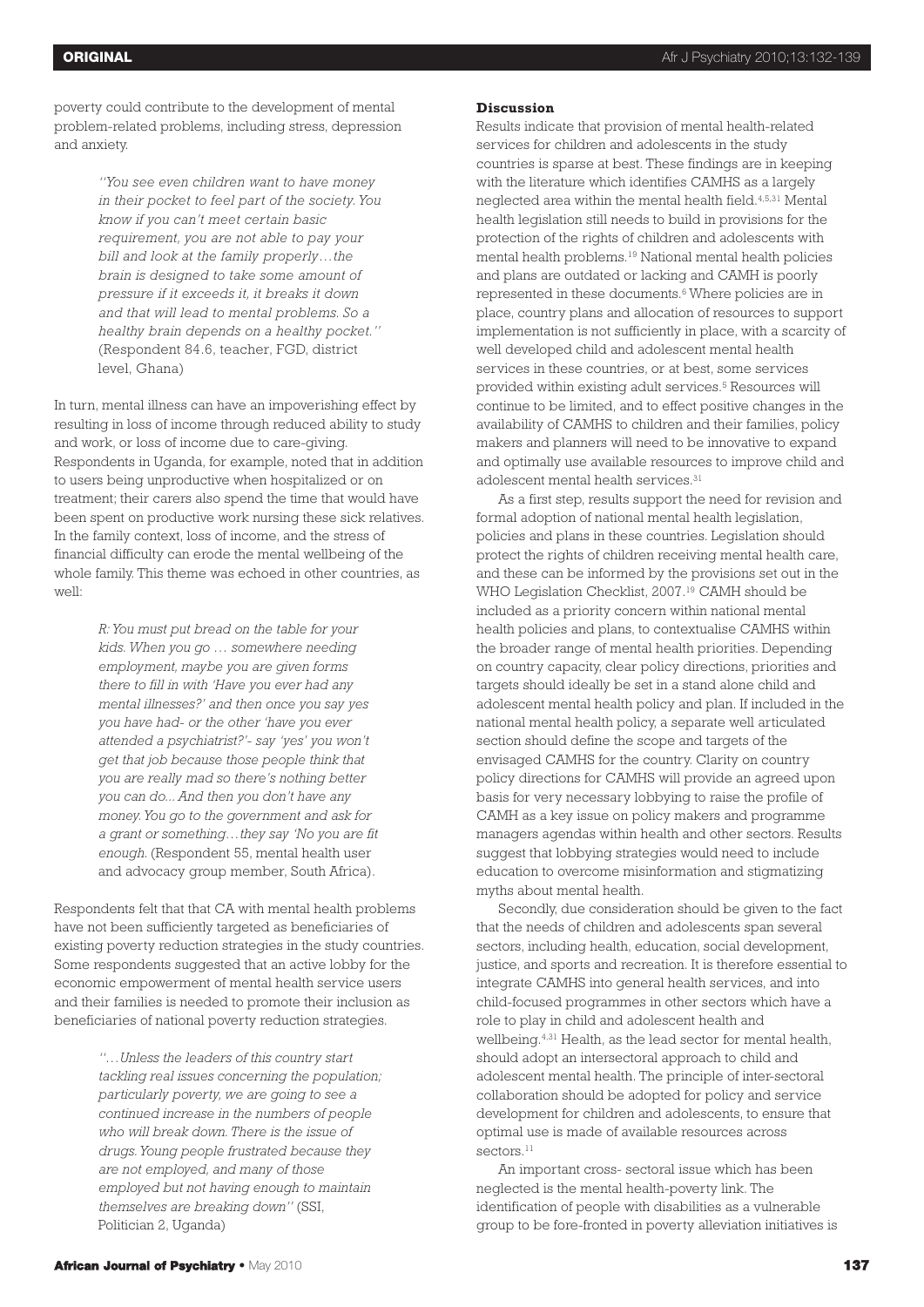prioritized within national poverty reduction strategies, but the focus in implementation tends to be on people with physical disabilities, not on people with mental disabilities. Further, the economic empowerment of youth is an integral part of poverty reduction strategies of these countries, but again, the inclusion of children and adolescents with mental health care problems has as yet not been well integrated into poverty reduction strategies in these countries. In South Africa, a care dependency grant is available from 1 year to less than 18 years for physically and intellectually disabled children requiring permanent care or support services, and mentally and physically disabled women and men who are unable to support themselves due to their disability may be eligible for a disability grant from 18 to 60 years (women) or 18 to 65 years (men). <sup>32</sup> Beyond this, children and adolescents with mental health problems have not been targeted as beneficiaries of existing poverty reduction strategies in the countries in this study. There is a need to consider the impact of poverty on child and family mental health in the development of poverty alleviation programmes and in the implementation plans of all sectors. From a child, youth and family perspective, mental illness may contribute to intergenerational limitations on family economic mobility. Loss of or reduced income through mental ill-health may leave parents less able to provide for their own and their children's basic nutritional, educational and other household needs. In addition parents' ability to provide an emotionally supportive environment to foster psychosocial development of their children may be limited during bouts of illness. <sup>5</sup> Reduced quality of childcare in turn may pose an increased risk to optimal development of the child. Where children develop mental illness, they may be at risk for slower academic progress, with reduction in opportunities for gainful employment and social mobility in adulthood. 4

The third crucial step to strengthen CAMH is the optimal use of available human resources. Levels of mental health resources in these countries are low, and specialist mental health professionals are extremely scarce. Available generalist human resources within community, nongovernmental and governmental structures serving children and adolescents will need to be capacitated to identify and intervene within their capacity for the containment, management and referral of CAMH problems. 5,31 Patel et al (2007) suggests that primary health care workers, school counselors, community social workers and juvenile police workers be included in generalist training. <sup>5</sup> Some generalist capacity development can be done intersectorally. Training, case conferences and workshops can be held with staff across sectors serving the CA population in a district, encouraging intersectoral solutions to clinical work in the district by creating opportunities for staff across sectors to meet each other and discuss clinical management issues at these meetings, for example. Post training mentorship and clinical support can improve generalists willingness to implement new skills. Where mental health and specialist child and adolescent mental health service providers are not available to provide this support, countries should invest in building such capacity $4,5$ , and where they do exist, these

Untreated mental disorders of childhood and adolescence can persist into and have a major impact on adult life and adjustment to adult roles and responsibilities. 5,33 To reduce the negative impact of mental illness on childhood development and on later adult life, CAMH service provision should focus on prevention, early detection and treatment of mental disorders. 17,31 Patel et al (2008), for example recommend programmes to strengthen and capacitate children and adolescents themselves (including life skills and self-help programmes), families (including parenting skills and preschool education programmes), and community structures and systems (such as schools, local nongovernmental organisations, and the health system). 31 These systems should be encouraged and capacity built to integrate CAMH perspectives into their existing programmes and services. The use of non-clinical settings (such as schools and community youth programmes) and tools (such as the internet) for psycho-education, self help and life-skills teaching are suggested as accessible ways to promote the mental health of young people. <sup>5</sup> Research to inform the development, implementation and effectiveness of such interventions in low and middle income countries is still needed. 5,11 The Lancet Global Mental Health Group has set an agenda of priority intervention research for child and adolescent mental health which focus on burden reduction. <sup>34</sup> These include research to inform training, support and supervision in the recognition and provision of basic treatment, effectiveness of school-based interventions, integration of CAMH into existing CA health programmes, policies and systems, community interventions for CAMD, and parenting and social skill interventions in early childhood care

There are a number of limitations to this study, which need to be acknowledged. Firstly, the SSIs were of purposively selected respondents, in order to obtain a wide variety of perspectives and experiences in relation to CAMH policy development and implementation. It is possible that there may be certain respondents whose perspectives were not captured by those sampled. Secondly, among the respondents, their understanding of key CAMH issues will have been informed and limited by their own experience and expertise. Thirdly, the low priority of CAMH in the four countries also impacted on the quality of data that were available regarding current CAMH service provision.

#### **Conclusion**

In conclusion, a multi-pronged approach to scaling up attention to CAMH is needed. Anti-stigma initiatives should include a focus on children and adolescents with mental health problems to overcome the negative impact of stigma on mobilization of public attention to the burden of mental ill health on CA, and the low priority of this programme on the public health agenda, relative to other health priorities. There is a need to lobby for greater priority of and investment in mental heath on the public health agenda, and to include CAMH as a focal area